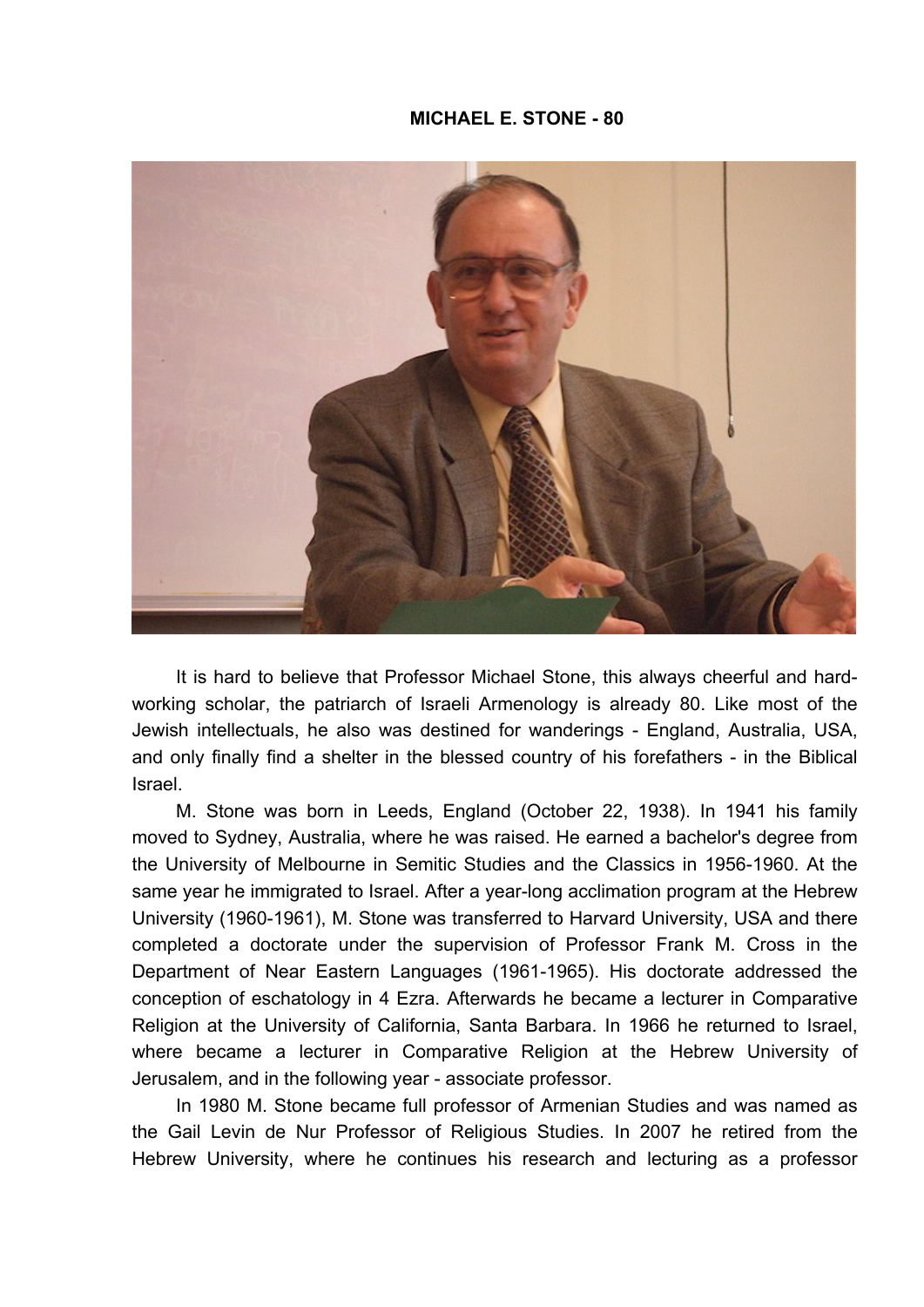emeritus. M. Stone travelled much as a visiting scholar and held professorial positions at academic institutions worldwide.

Studies of M. Stone are devoted mainly to two fields - Jewish thought and literature of the Second Temple period including its transmission into the Middle Ages, and Armenian studies. His work emphasizes texts and their interpretations but extends beyond a narrow textual focus to ideological analysis within religious and intellectual history. Credited with «single-handedly pioneering the study of the Armenian language, literature and history», M. Stone's works are focused on several topics within this subject; he has published several monographs dealing with Jewish literature translated into Armenian.

In his monograph «The Armenian Version of 4 Ezra» M. Stone published the first full critical edition of texts connected with the Armenian biblical canon. Following its publication, M. Stone produced several volumes of texts and exegesis addressing biblical or Jewish traditions. These volumes contain manuscript texts edited anew including the first editions of documents that were previously unknown. In this vein, many of M. Stone's articles are dedicated to the publication of texts, and in so doing he established a wide body of texts that were important both for Armenian and Pseudepigrapha studies.

In 1981 he published «The Penitence of Adam», the first edition of the Armenian version of the Armenian Adam book. Later this was followed by concordances of Armenian deuterocanonical literature about Adam (1996, 2001) and additional literature related to Armenians and other Adam traditions.

With these publications M.Stone initiated a new field of study and research deuterocanonical literature in Armenian, which is the transmission of biblical and Jewish traditions in Armenian. In so doing he had lasting influence on Armenian studies as well as the study of deuterocanonical literature. In recent years he has focused on the problem of functioning of these traditions within the Armenian culture and how their transformation reflects changes in the religious and intellectual history of the Armenian nation. He presents diachronic questions that were never before posed and traces shifts of religious, intellectual, and cultural history that were hardly addressed. These questions touch on understanding the human condition and existential purpose. Furthermore, the diachronic research of entire traditions highlights changes that occurred in Armenian thought throughout generations and ties them to Armenian history, politics, religion, and thought.

M. Stone's interest in Armenian manuscripts led him to study the Armenian script. He published a number of technical descriptions of manuscripts and co-published with Dr. Nira Stone the Catalogue of the New Armenian Manuscripts in the Chester Beatty Library, Dublin (Ireland). He edited and published Armenian graffiti from Sinai in a significant work which deals with the historical, epigraphic, and linguistic consequences. The inscriptions shed light on ancient Armenian pilgrimage, on the character of the pilgrims, and on their linguistic usages. He proved that a portion of the Armenian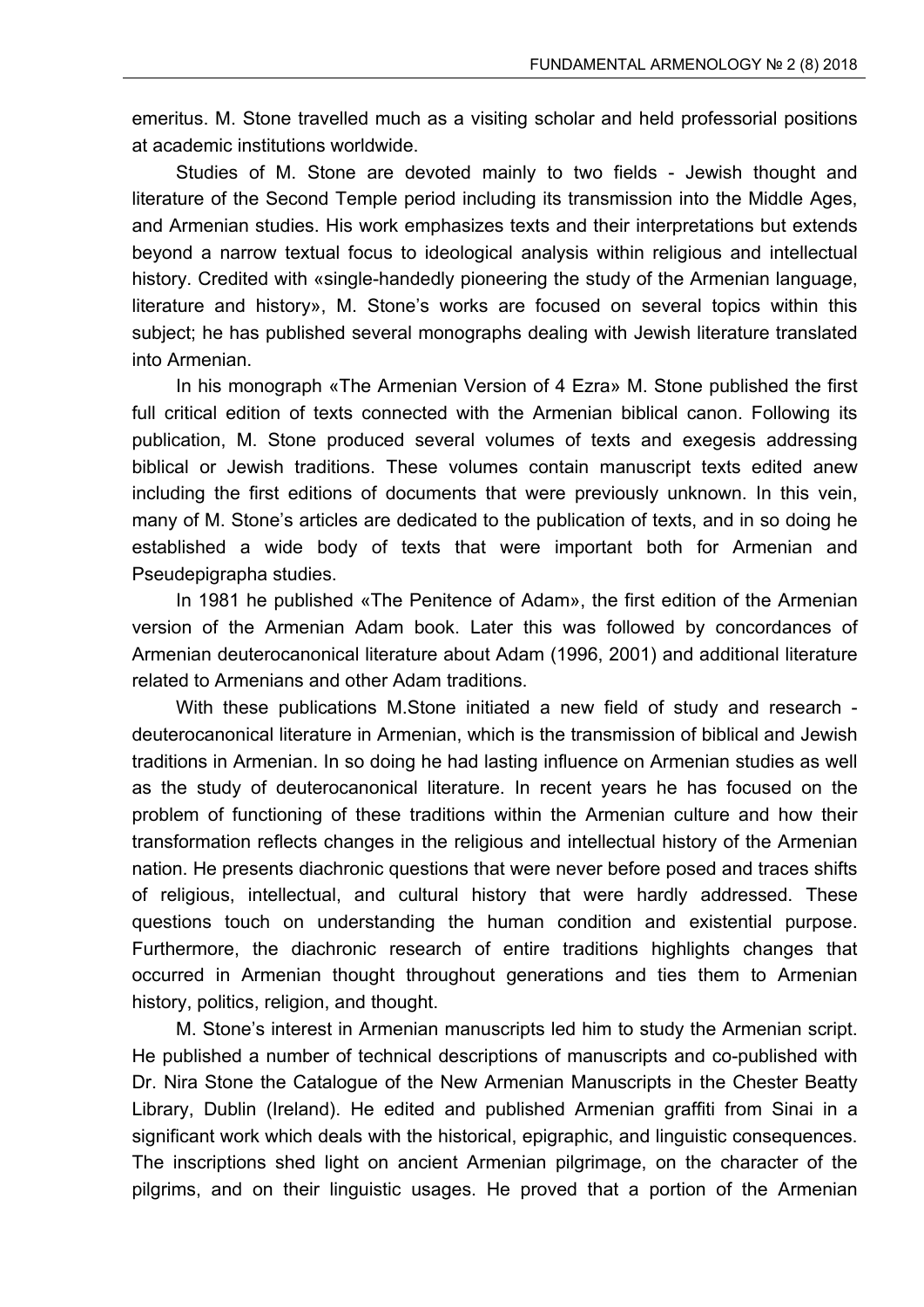inscriptions from Sinai and Nazareth are the oldest ones in the world and were inscribed within decades after the creation of the Armenian alphabet (405 AD).

M. Stone published numerous Armenian inscriptions from Israel and made several significant discoveries regarding Armenian pilgrimage and monasticism in the Holy Land. He was the editor-in-chief of The Album of Armenian Palaeography, a large project that exhibits and analyzes the development of the Armenian script beginning with the most ancient dated manuscripts up until the nineteenth century. In the course of preparing this work he devised techniques for producing script tables directly from digital images of the manuscripts themselves. On one side of each opening there is a picture of the manuscript; on the other there is a copy of a segment of the text, palaeographic discussion, and bibliography. The book is supplied with development tables.

With Israeli archaeologist Dr. David Amit, M. Stone has studied the medieval Jewish cemetery in Eghegis (Vayots Dzor province of the Republic of Armenia). This thirteenth-century cemetery is akin to no other - not only in terms of Armenia but of the Jewish oriental communities. On the tombstones there are inscriptions in both Hebrew and Aramaic that tell about the life of the Jewish community in Armenia, about which previously there was no information. His studies on the Jews of Armenia continues today.

M. Stone recognized very early on the potential of computer applications for Armenian studies. In 1971 he completed his first computer aided research on Armenian. Since then he has used a computer application to compare manuscripts to produce scientific editions of texts as well as concordances. He wrote monographs devoted to other fields of Armenian studies; for example, the publication of his joint study with Dr. M.E. Shirinian dealing with the edition, translation, and exegesis of an ancient philosophical work preserved only in Armenian and with R.R. Ervine on patristics.

In 1995 M. Stone founded the Orion Center for the Study of the Dead Sea Scrolls at the Hebrew University for the purpose of integrating new information from the scrolls with the existing information about the Second Temple Judaism. Today the Center is one of the important research institutes on the Dead Sea Scrolls.

M. Stone also founded the International Association of Armenian Studies (Association Internationale des Études Arméniennes) in 1980, held the office of its president until 2000, and since then is the honorary president. The membership in the organization today numbers more than 200 scholars representing different countries.

M. Stone is an Honorary doctor of the National Academy of Sciences of Armenia, Foreign member of the Royal Netherlands Academy of Arts and Sciences (Netherlands), Foreign member of the Istituto Lombardo Accademia di Scienze e Lettere (Italy), Honorary member of the Associazione «Padus-Araxes» (Venice), Expert member of the Armenian Philosophical Academy, Founder and honorary Life President of the Association Internationale des Études Arméniennes, Foreign member of the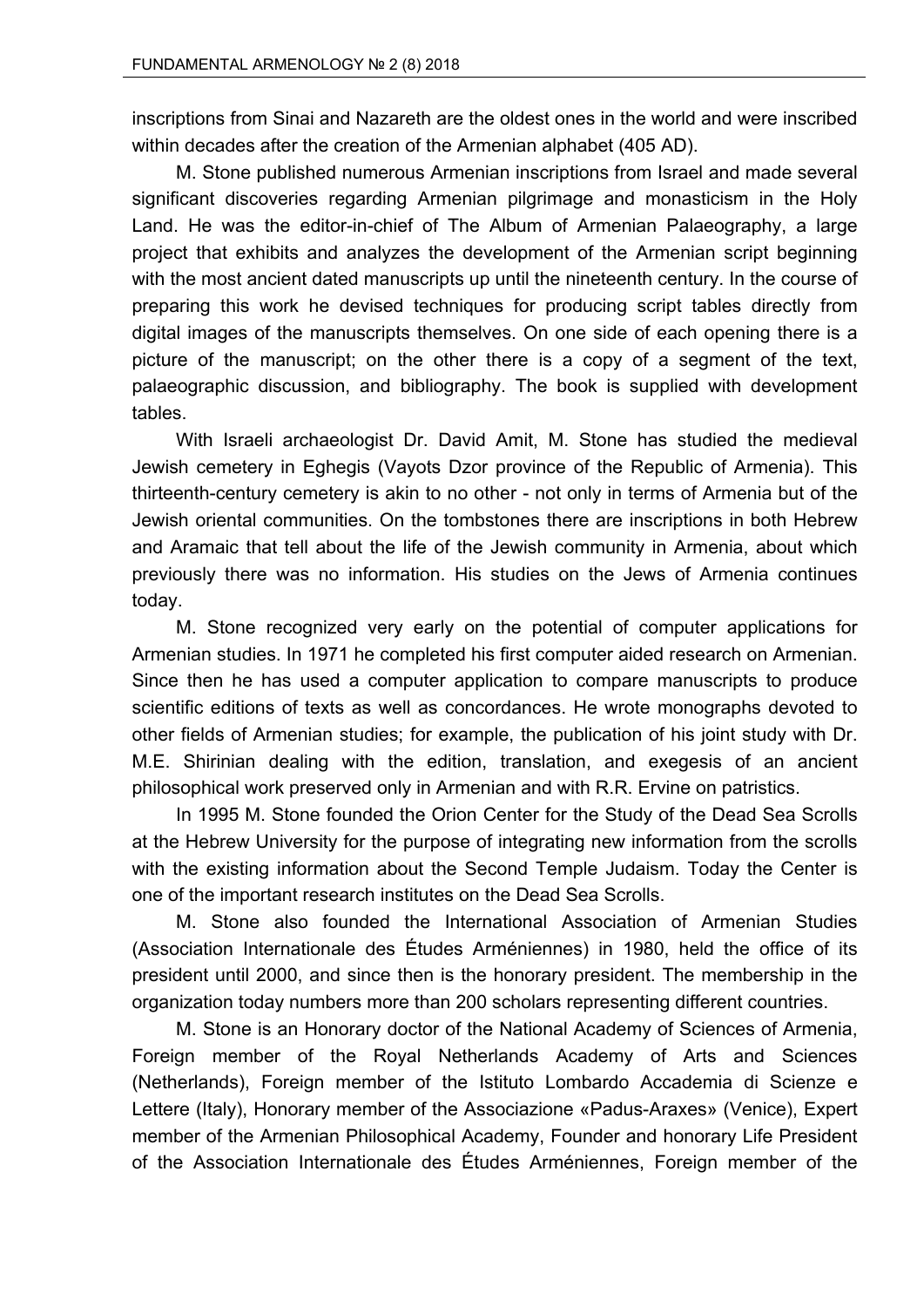Ararat Academy of Sciences, Professor of Armenian Studies. M. Stone was also awarded with the Matenadaran (Yerevan) Commemorative Medal.

The editorial board of «Fundamental Armenology» congratulates Professor Michael Stone with the 80th anniversary and is hopeful that he shall continue his productive studies in Armenology.

## **Selected bibliography of Michael Stone**

- 1. The Testament of Levi: A First Study of the Armenian Manuscripts of the Testaments of the Twelve Patriarchs in the Convent of St. James, Jerusalem. Jerusalem: St. James Press, 1969, 203 p.
- 2. Concordance and Texts of Armenian IV Ezra. Oriental Notes and Studies, Jerusalem:
- 3. Israel Oriental Society, 1971, 11, 346 p.
- 4. The Armenian Version of the Testament of Joseph. Texts and Translations
- 5. Pseudepigrapha Series, 6. Missoula: Scholars Press, 1975.
- 6. Armenian and Biblical Studies. Jerusalem: St. James Press, 1976. 1.
- 7. Armenian Art Treasures of Jerusalem. Jerusalem: Masada, 1979 (with Bezalel Narkiss).
- 8. The Armenian Version of 4 Ezra. University of Pennsylvania Armenian Texts and Studies, 1.
- 9. Missoula: Scholars Press, 1979, 315p.
- 10. Armenian Inscriptions from Sinai: Intermediate Report with Notes on Georgian and Nabatean Inscriptions. Sydney: Maitland, 1979.
- 11. The Penitence of Adam. CSCO, vol. 429-30; Scriptores Armeniaci, ed. R. Dragut. Leuven:
- 12. Peeters, 1981.
- 13. An Analytical Index of Armenian Apocrypha Relating to Patriarchs and Prophet. Jerusalem:
- 14. Institute of Jewish Studies, XVII, 1982, 190 p.
- 15. Mediaeval Armenian Culture. University of Pennsylvania Armenian Texts and Studies, 6
- 16. Chicago: Scholars Press, XV, 1983, 468 p. (with T.J. Samuelian).
- 17. Jewish Writings of the Second Temple Period: Apocrypha, Pseudepigrapha, Qumran,
- 18. Sectarian Writings, Philo, Josephus, Fortress Press, Jan 1, 1984, Religion, 697 p.
- 19. Fourth Ezra: A Commentary on the Book of Fourth Ezra, Fortress Press, 1990, Religion, 496 p.
- 20. Selected Studies in the Pseudepigrapha and Apocrypha, with Special Reference to the
- 21. Armenian Tradition, Studia in Veteris Testamenti Pseudepigrapha, Leiden: Brill, 1991, 473p.
- 22. A History of the Literature of Adam and Eve, Early Judaism and its Literature, Scholars Press,
- 23. Atlanta, 1992, 163p.
- 24. Text and Context: Studies in the Armenian New Testament (University of Pennsylvania
- 25. Armenian Texts and Studies, 13) Atlanta: Scholars Press, 1994 (co-author S. Ajamian).
- 26. Armenian Apocrypha: Relating to Adam and Eve. Leiden: Brill, 1996, 225p.
- 27. Epiphanius (of Salamis), with. Robert R. Ervine, Peeters Publishers, 2000, Language